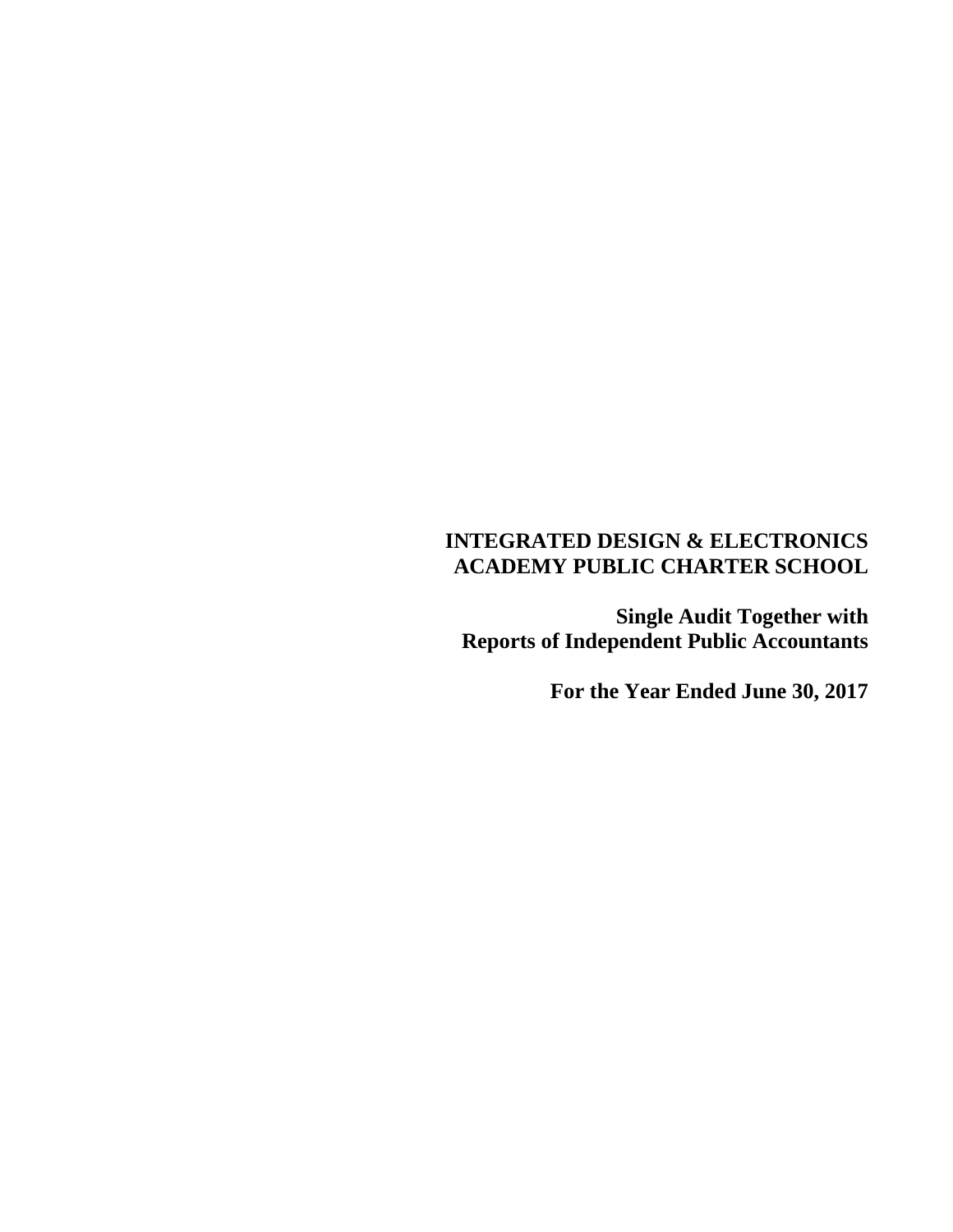

## **JUNE 30, 2017**

## **CONTENTS**

| Report of Independent Public Accountants                                                                                                                                                                                                       | 1  |
|------------------------------------------------------------------------------------------------------------------------------------------------------------------------------------------------------------------------------------------------|----|
| Report of Independent Public Accountants on Internal Control over Financial<br>Reporting and on Compliance and Other Matters Based on an Audit of<br>Financial Statements Performed in Accordance with Government Auditing<br><i>Standards</i> | 3  |
| Report of Independent Public Accountants on Compliance for Each Major<br>Federal Program and on Internal Control over Compliance in Accordance<br>with the Uniform Guidance                                                                    | 5  |
| Schedule of Expenditures of Federal Awards                                                                                                                                                                                                     | 8  |
| Notes to the Schedule of Expenditures of Federal Awards                                                                                                                                                                                        | 9  |
| Schedule of Findings and Questioned Costs                                                                                                                                                                                                      | 11 |
| Schedule of Prior Year Findings and Questioned Costs                                                                                                                                                                                           | 13 |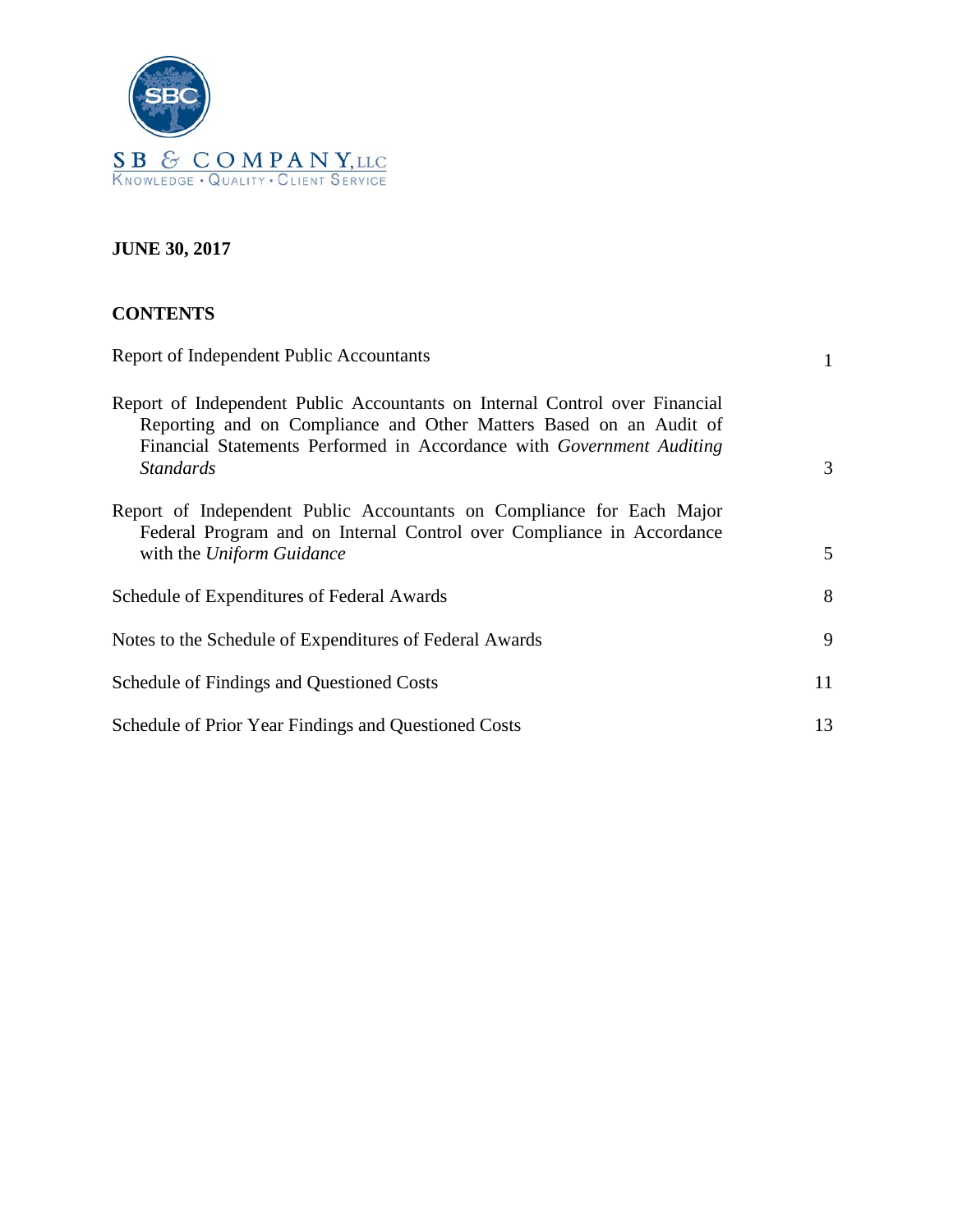

### **REPORT OF INDEPENDENT PUBLIC ACCOUNTANTS**

To the Board of Directors of the IDEA Public Charter School

#### **Report on the Financial Statements**

We have audited the statements of financial position of IDEA Public Charter School (IDEA) as of June 30, 2017 the related statements of activities and changes in net assets, and cash flows for the year then ended, and the related notes to the financial statements.

#### *Management's Responsibility for the Financial Statements*

Management is responsible for the preparation and fair presentation of these financial statements in accordance with accounting principles generally accepted in the United States of America; this includes the design, implementation, and maintenance of internal control relevant to the preparation and fair presentation of financial statements that are free from material misstatement, whether due to fraud or error.

#### *Auditor's Responsibility*

Our responsibility is to express an opinion on these financial statements based on our audits. We conducted our audits in accordance with auditing standards generally accepted in the United States of America and the standards applicable to financial audits contained in *Government Auditing Standards* issued by the Comptroller General of the United States; and the auditing standards established pursuant to the District of Columbia School Reform Act, Public law No. 104-134, 110 Stat. 1321-121, 2204(C)(11)(B)(ix)(1996); D.C. Official Code 38-1802.04(ii)(B)(2001, as amended). Those standards require that we plan and perform the audit to obtain reasonable assurance about whether the financial statements are free of material misstatement.

An audit involves performing procedures to obtain audit evidence about the amounts and disclosures in the financial statements. The procedures selected depend on the auditor's judgment, including the assessment of the risks of material misstatement of the financial statements, whether due to fraud or error. In making those risk assessments, the auditor considers internal control relevant to the entity's preparation and fair presentation of the financial statements in order to design audit procedures that are appropriate in the circumstances, but not for the purpose of expressing an opinion on the effectiveness of the entity's internal control. Accordingly, we express no such opinion. An audit also includes evaluating the appropriateness of accounting policies used and the reasonableness of significant accounting estimates made by management, as well as evaluating the overall presentation of the financial statements.

We believe that the audit evidence we have obtained is sufficient and appropriate to provide a basis for our audit opinion.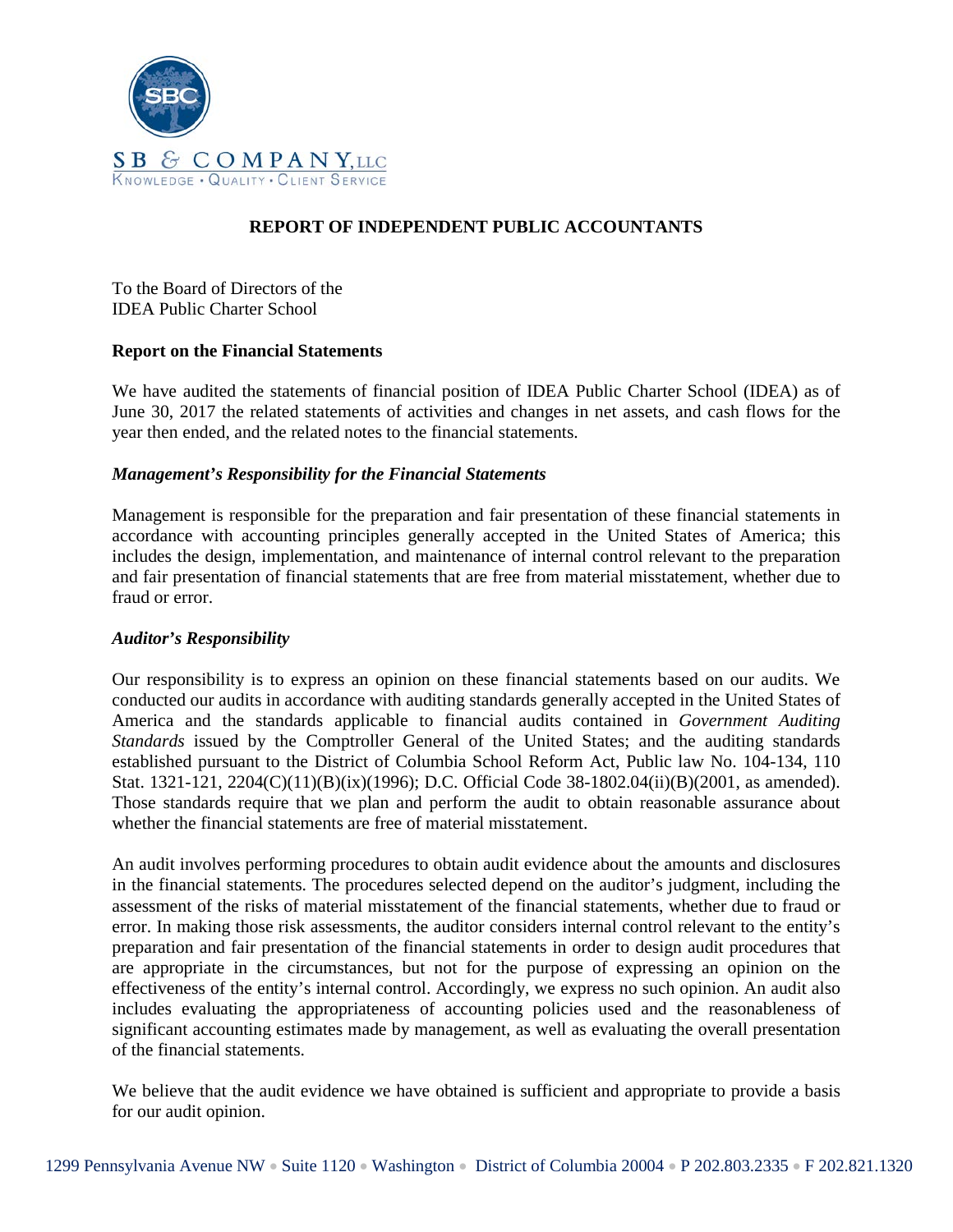

### **Opinion**

In our opinion, the financial statements referred to above present fairly, in all material respects, the financial position of IDEA as of June 30, 2017 and the changes in its net assets and its cash flows for the year then ended in accordance with accounting principles generally accepted in the United States of America.

#### *Other Matters*

#### *Report on Schedule of Expenditures of Federal Awards Required by the Uniform Guidance*

Our audit was conducted for the purpose of forming an opinion on the financial statements as a whole. The accompanying schedule of expenditures of Federal awards is presented for purposes of additional analysis as required by the Title 2 U.S. Code of Federal Regulations (CFR) Part 200, *Uniform Administrative Requirements, Cost Principles, and Audit Requirements for Federal Awards*  (Uniform Guidance) and is not a required part of the financial statements. Such information is the responsibility of management and was derived from and relates directly to the underlying accounting and other records used to prepare the financial statements. The information has been subjected to the auditing procedures applied in the audit of the financial statements and certain additional procedures, including comparing and reconciling such information directly to the underlying accounting and other records used to prepare the financial statements or to the financial statements themselves, and other additional procedures in accordance with auditing standards generally accepted in the United States of America. In our opinion, the schedule of expenditure of Federal awards is fairly stated in all material respects in relation to the financial statements as a whole.

#### **Other Reporting Required by** *Government Auditing Standards*

In accordance with *Government Auditing Standards*, we have also issued our report dated December 1, 2017, on our consideration of IDEA's internal control over financial reporting and on our tests of its compliance with certain provisions of laws, regulations, contracts and grant agreements, and other matters. The purpose of that report is to describe the scope of our testing of internal control over financial reporting and compliance and the results of that testing, and not to provide an opinion on internal control over financial reporting or on compliance. That report is an integral part of an audit performed in accordance with *Government Auditing Standards* in considering IDEA's internal control over financial reporting and compliance.

Washington, DC December 1, 2017

SB+ Company, Ifc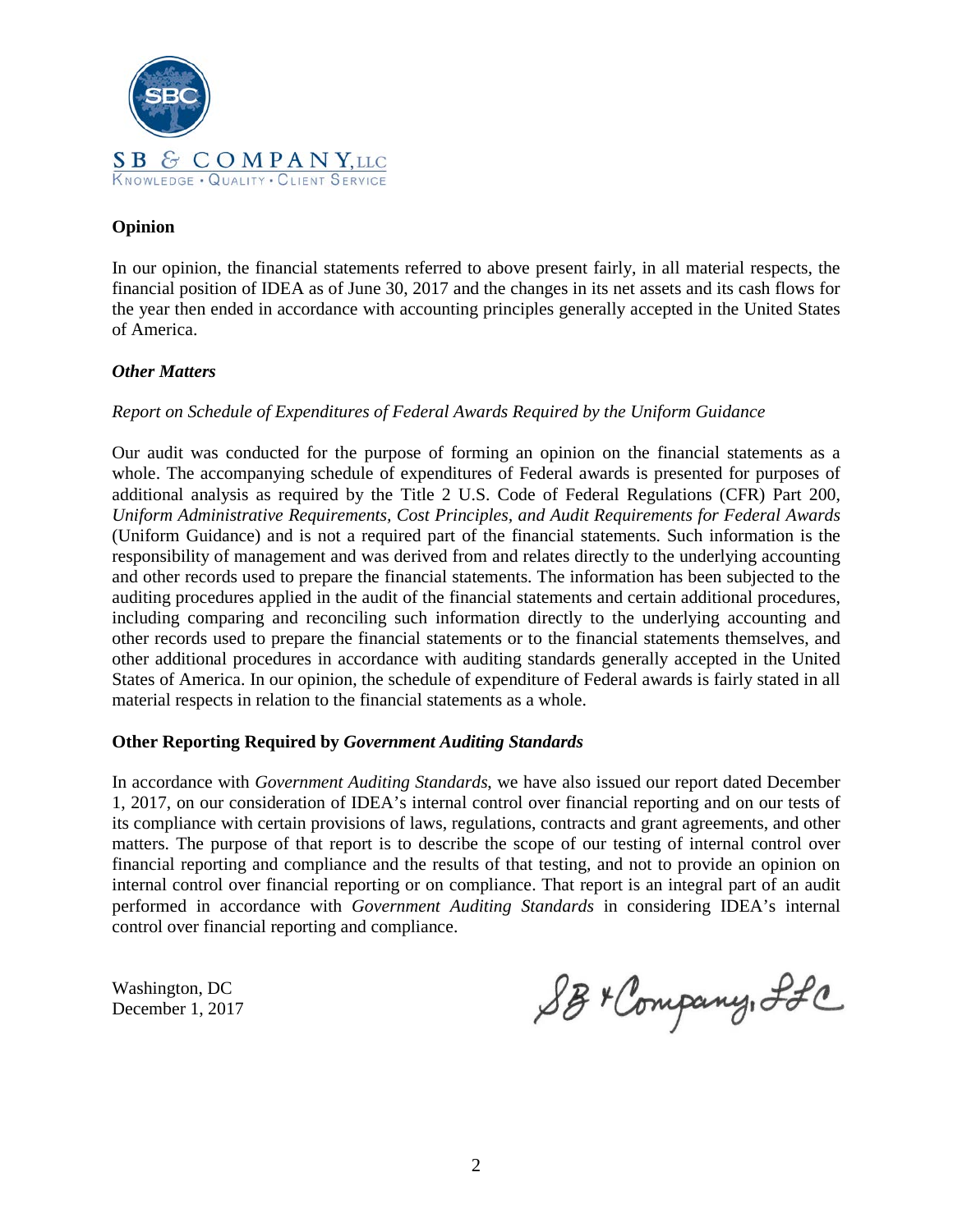

## **REPORT OF INDEPENDENT PUBLIC ACCOUNTANTS ON INTERNAL CONTROL OVER FINANCIAL REPORTING AND ON COMPLIANCE AND OTHER MATTERS BASED ON AN AUDIT OF FINANCIAL STATEMENTS PERFORMED IN ACCORDANCE WITH** *GOVERNMENT AUDITING STANDARDS*

To the Board of Directors of the IDEA Public Charter School

We have audited, in accordance with the auditing standards generally accepted in the United States of America and the standards applicable to financial audits contained in *Government Auditing Standards* issued by the Comptroller General of the United States, the statements of financial position of the IDEA Public Charter School (IDEA) , as of and for the year ended June 30, 2017, and the related statements of activities and changes in net assets, and cash flows, and notes to the financial statements, which collectively comprise IDEA's basic financial statements, and have issued our report thereon dated December 1, 2017.

### **Internal Control over Financial Reporting**

In planning and performing our audit of the financial statements, we considered IDEA's internal control over financial reporting (internal control) to determine the audit procedures that are appropriate in the circumstances for the purpose of expressing our opinion on the financial statements, but not for the purpose of expressing an opinion on the effectiveness of IDEA's internal control. Accordingly, we do not express an opinion on the effectiveness of IDEA's internal control.

A *deficiency in internal control* exists when the design or operation of a control does not allow management or employees, in the normal course of performing their assigned functions, to prevent, or detect and correct, misstatements on a timely basis. A *material weakness* is a deficiency, or a combination of deficiencies, in internal control, such that there is a reasonable possibility that a material misstatement of the entity's financial statements will not be prevented, or detected and corrected on a timely basis. A *significant deficiency* is a deficiency, or a combination of deficiencies, in internal control that is less severe than a material weakness, yet important enough to merit attention by those charged with governance.

Our consideration of internal control over financial reporting was for the limited purpose described in the first paragraph of this section and was not designed to identify all deficiencies in internal control over financial reporting that might be material weaknesses or significant deficiencies. Given these limitations, during our audit we did not identify any deficiencies in internal control over financial reporting that we consider to be material weaknesses. However, material weaknesses may exist that have not been identified.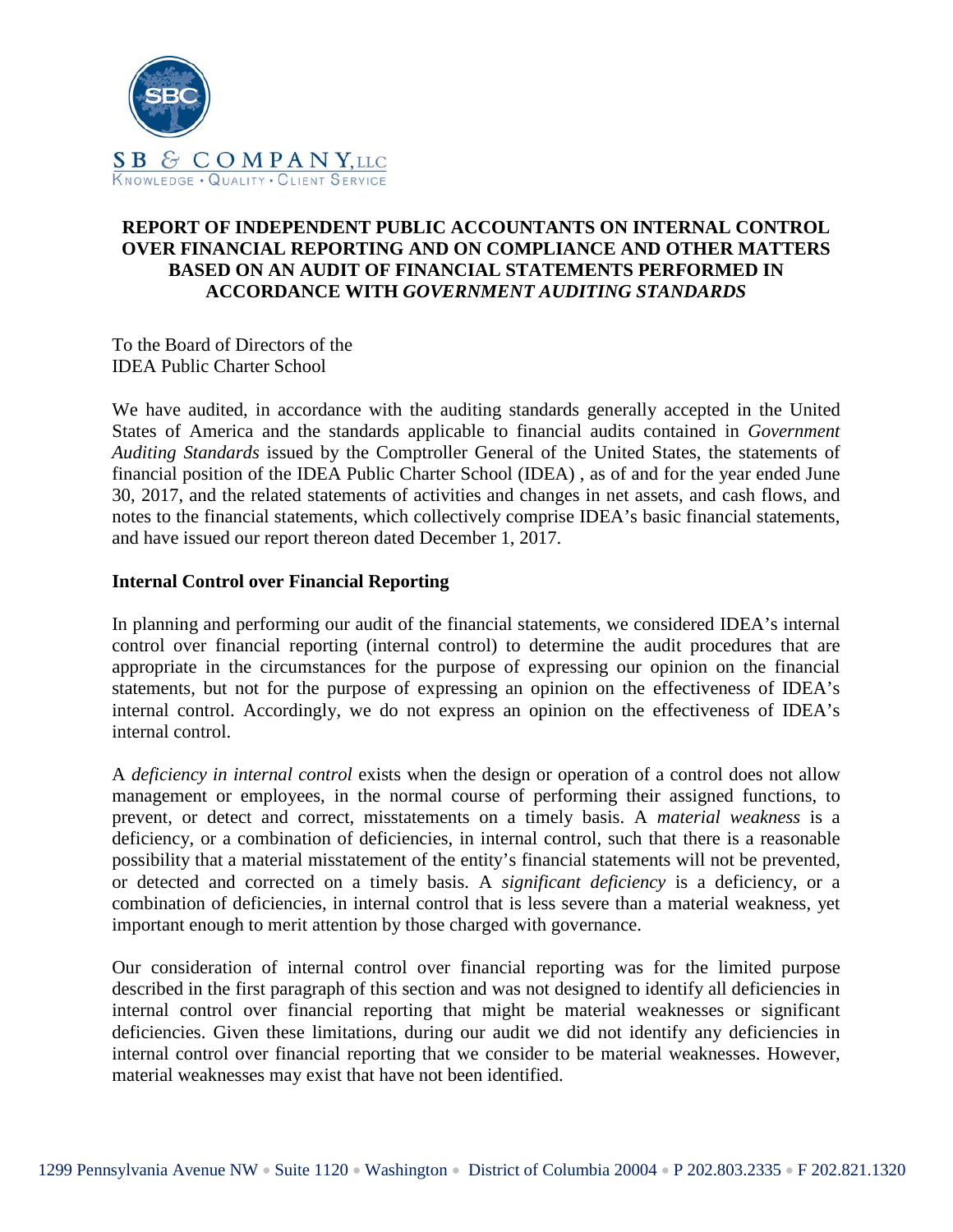

### *Compliance and Other Matters*

As part of obtaining reasonable assurance about whether IDEA's financial statements are free from material misstatement, we performed tests of its compliance with certain provisions of laws, regulations, contracts, and grant agreements, noncompliance with which could have a direct and material effect on the determination of financial statement amounts. However, providing an opinion on compliance with those provisions was not an objective of our audit, and accordingly, we do not express such an opinion. The results of our tests disclosed no instances of noncompliance or other matters that are required to be reported under *Government Auditing Standards*.

#### **Purpose of this Report**

The purpose of this report is solely to describe the scope of our testing of internal control and compliance and the results of that testing, and not to provide an opinion on the effectiveness of IDEA's internal control or on compliance. This report is an integral part of an audit performed in accordance with *Government Auditing Standards* in considering IDEA's internal control and compliance. Accordingly, this communication is not suitable for any other purpose.

Washington, DC December 1, 2017

SB+ Company, Ifc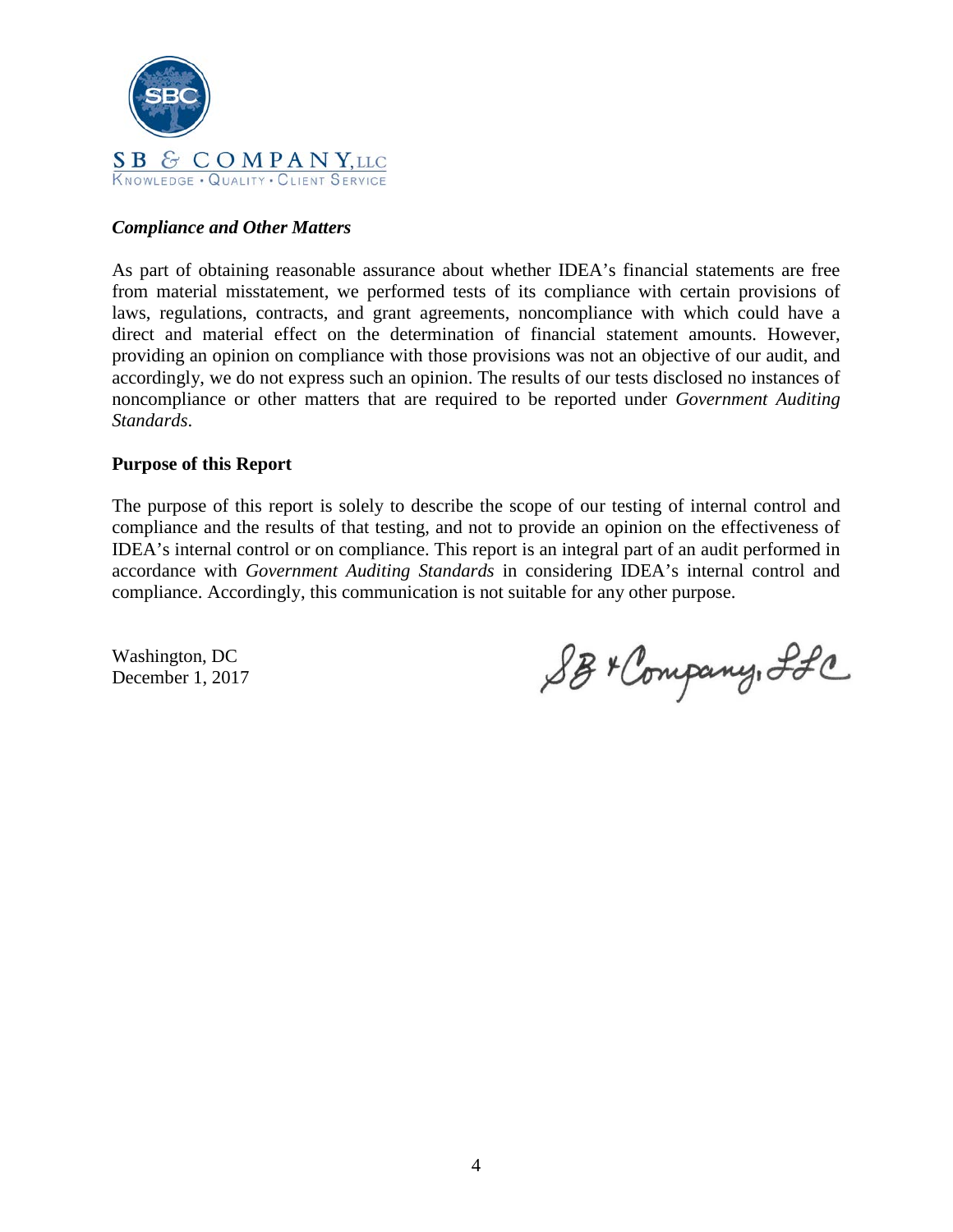

## **REPORT OF INDEPENDENT PUBLIC ACCOUNTANTS ON COMPLIANCE FOR EACH MAJOR FEDERAL PROGRAM AND REPORT ON INTERNAL CONTROL OVER COMPLIANCE IN ACCORDANCE WITH THE UNIFORM GUIDANCE**

To the Board of Directors of the IDEA Public Charter School

#### **Report on Compliance for Each Major Federal Program**

We have audited the IDEA Public Charter School (IDEA)'s compliance with the types of compliance requirements described in the *U.S. Office of Management and Budget (OMB) Compliance Supplement* that could have a direct and material effect on IDEA's major Federal program for the year ended June 30, 2017. IDEA's major Federal program is identified in the summary of independent public accountants' results section of the accompanying schedule of findings and questioned costs.

#### *Management's Responsibility*

Management is responsible for compliance with the requirements of laws, regulations, contracts, and grants applicable to its Federal programs.

#### *Auditor's Responsibility*

Our responsibility is to express an opinion on compliance for IDEA's major Federal program based on our audit of the types of compliance requirements referred to above. We conducted our audit of compliance in accordance with auditing standards generally accepted in the United States of America; the standards applicable to financial audits contained in *Government Auditing Standards*, issued by the Comptroller General of the United States; and the audit requirements of Title 2 U.S. Code of Federal Regulations (CFR) Part 200, *Uniform Administrative Requirements, Cost Principles, and Audit Requirements for Federal Awards* (Uniform Guidance). Those standards and the Uniform Guidance require that we plan and perform the audit to obtain reasonable assurance about whether noncompliance with the types of compliance requirements referred to above that could have a direct and material effect on a major Federal program occurred. An audit includes examining, on a test basis, evidence about IDEA's compliance with those requirements and performing such other procedures as we considered necessary in the circumstances.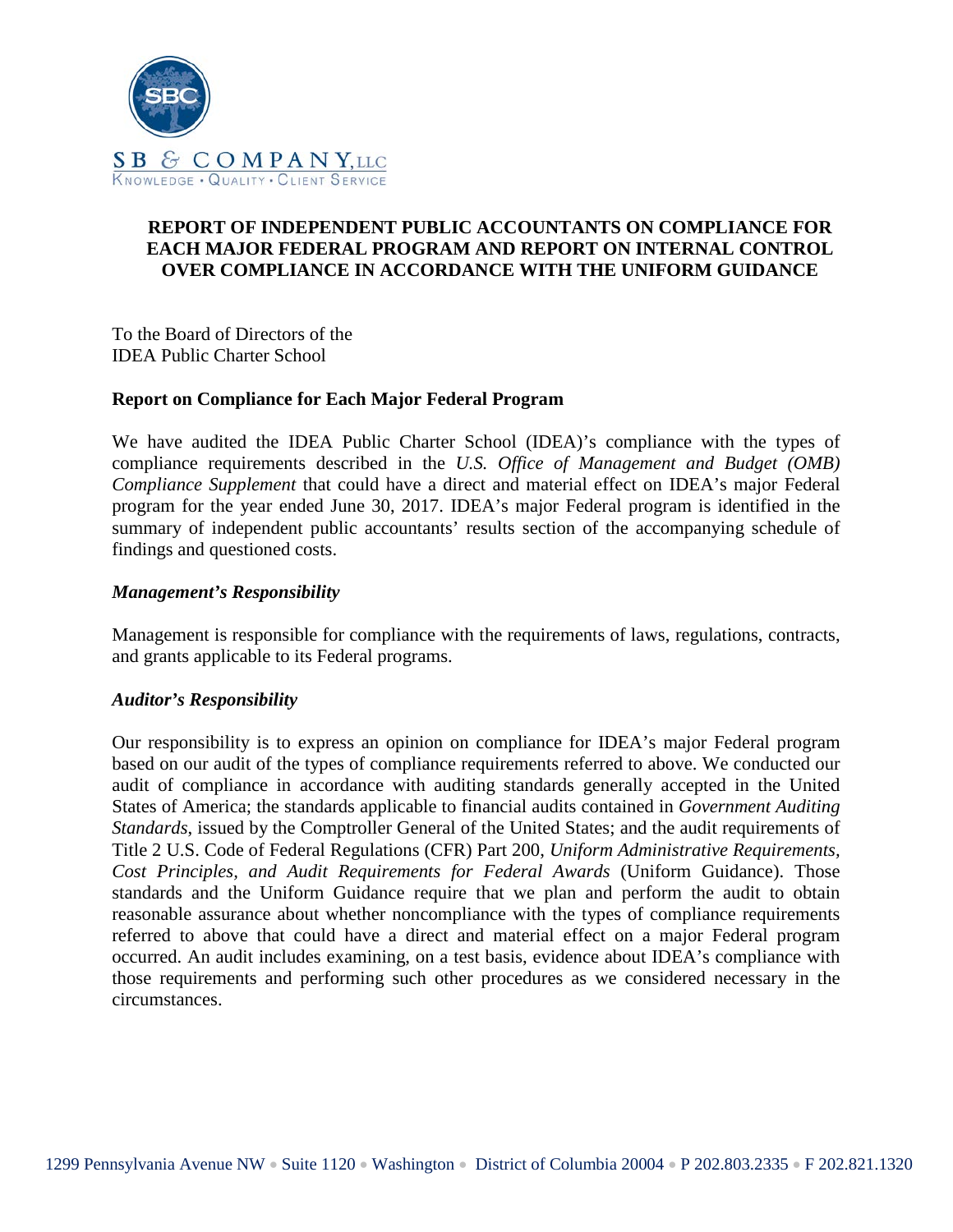

We believe that our audit provides a reasonable basis for our opinion on compliance for IDEA's major Federal program. However, our audit does not provide a legal determination of IDEA's compliance.

## *Opinion on Each Major Federal Program*

In our opinion, IDEA complied, in all material respects, with the types of compliance requirements referred to above that could have a direct and material effect on its major Federal program for the year ended June 30, 2017.

#### **Report on Internal Control over Compliance**

Management of IDEA is responsible for establishing and maintaining effective internal control over compliance with the types of compliance requirements referred to above. In planning and performing our audit of compliance, we considered IDEA's internal control over compliance with the types of requirements that could have a direct and material effect on its major Federal program as a basis for designing auditing procedures that are appropriate in the circumstances for the purpose of expressing an opinion on compliance for each major Federal program and to test and report on internal control over compliance in accordance with the Uniform Guidance, but not for the purpose of expressing an opinion on the effectiveness of internal control over compliance. Accordingly, we do not express an opinion on the effectiveness of IDEA's internal control over compliance.

A *deficiency in internal control over compliance* exists when the design or operation of a control over compliance does not allow management or employees, in the normal course of performing their assigned functions, to prevent, or detect and correct noncompliance with a type of compliance requirement of a Federal program on a timely basis. A *material weakness in internal control over compliance* is a deficiency, or combination of deficiencies in internal control over compliance, such that there is a reasonable possibility that material noncompliance with a type of compliance requirement of a Federal program will not be prevented, or detected and corrected on a timely basis. A *significant deficiency in internal control over compliance* is a deficiency, or a combination of deficiencies, in internal control over compliance with a type of compliance requirement of a Federal program that is less severe than a material weakness in internal control over compliance, yet important enough to merit attention by those charged with governance.

Our consideration of internal control over compliance was for the limited purpose described in the first paragraph of this section and was not designed to identify all deficiencies in internal control over compliance that might be material weaknesses or significant deficiencies. We did not identify any deficiencies in internal control over compliance that we consider to be material weaknesses. However, material weaknesses may exist that have not been identified.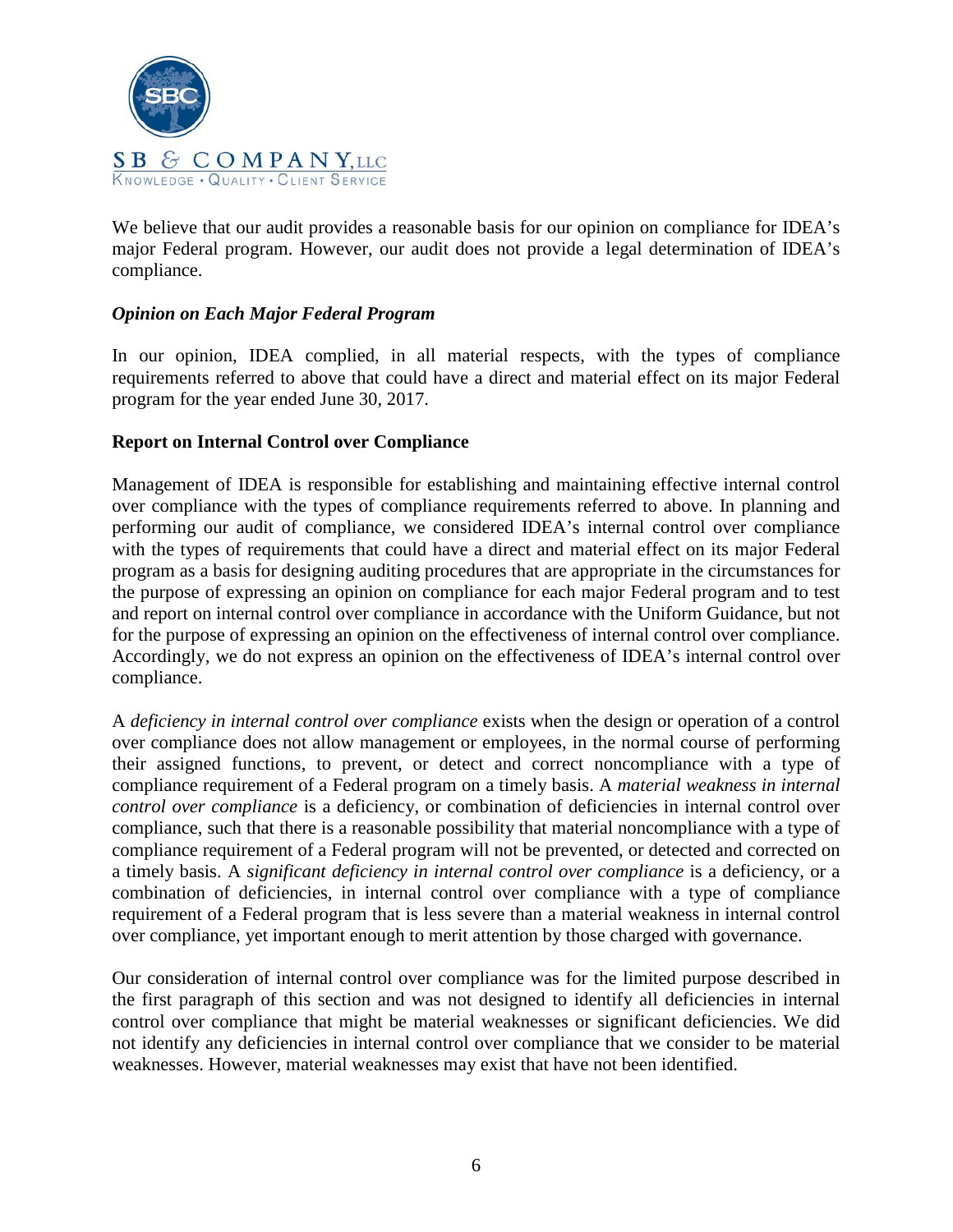

The purpose of this report on internal control over compliance is solely to describe the scope of our testing of internal control over compliance and the results of that testing based on the requirements of the Uniform Guidance. Accordingly, this report is not suitable for any other purpose.

Washington, DC December 1, 2017

SB+ Company, LLC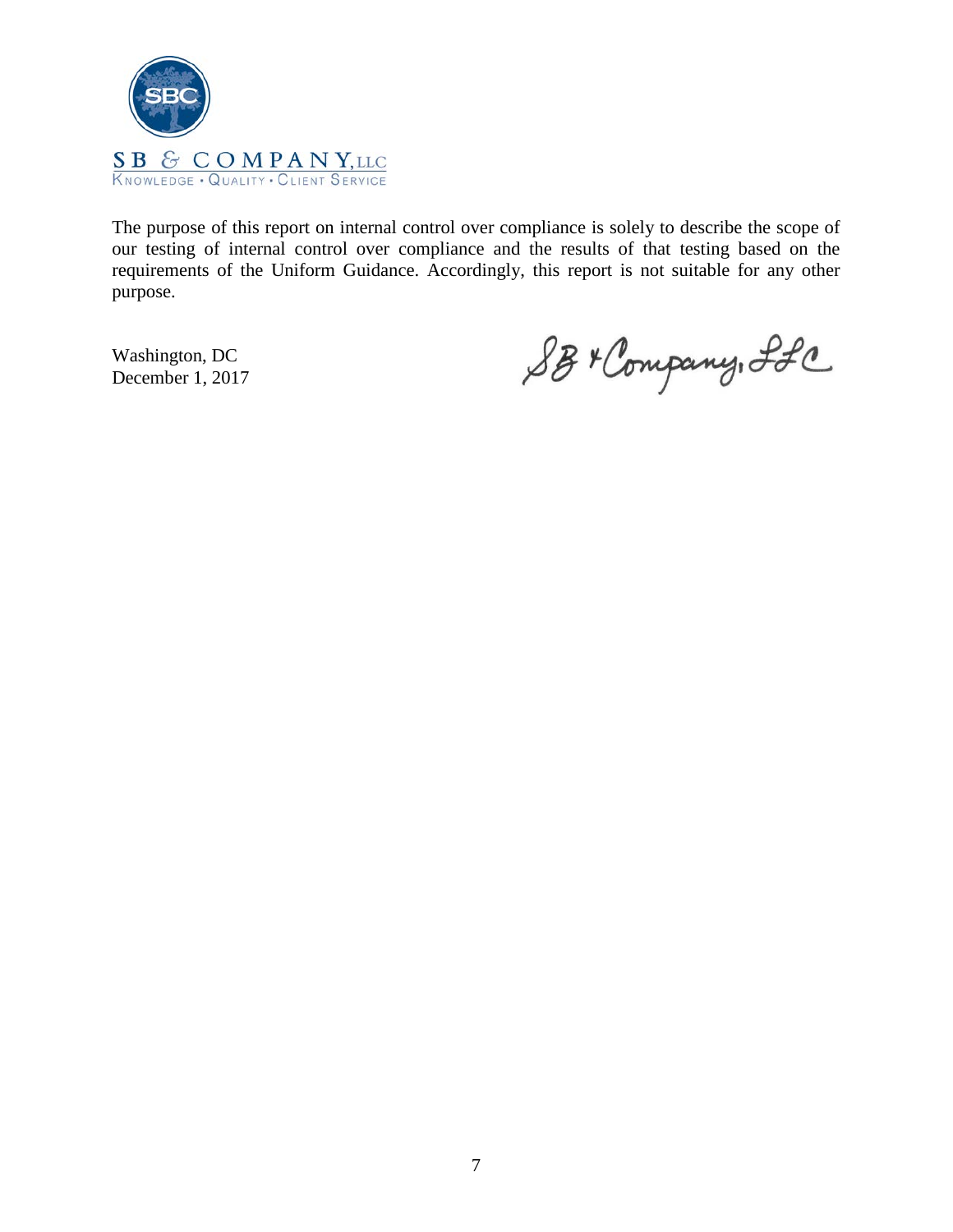#### **Schedule of Expenditures of Federal Awards For the Year Ended June 30, 2017**

| <b>Federal Grantor/Pass-Through</b>                                     | <b>Federal CFDA</b> | <b>Entity Identifying</b> |                     | Federal |
|-------------------------------------------------------------------------|---------------------|---------------------------|---------------------|---------|
| <b>Grantor/Program or Cluster Title</b>                                 | <b>Number</b>       | <b>Number</b>             | <b>Expenditures</b> |         |
| <b>U.S. Department of Agriculture</b><br><b>Child Nutrition Cluster</b> |                     |                           |                     |         |
| National School Breakfast Program                                       | 10.553              | n/a                       | \$                  | 22,836  |
| National School Lunch Program                                           | 10.555              | n/a                       |                     |         |
|                                                                         |                     |                           |                     | 94,423  |
| <b>Total Child Nutrition Cluster</b>                                    |                     |                           |                     | 117,259 |
| <b>U.S. Department of Defense</b>                                       |                     |                           |                     |         |
| Department of Defense Subsidy                                           | 12.910              | n/a                       |                     | 76,406  |
| <b>U.S. Department of Education</b>                                     |                     |                           |                     |         |
| Pass-through programs from District of Columbia                         |                     |                           |                     |         |
| Title I, Part A Cluster                                                 |                     |                           |                     |         |
| Title I, School Improvement Grant                                       | 84.010A             | <b>SG010A</b>             |                     | 215,492 |
| <b>Special Education Cluster</b>                                        |                     |                           |                     |         |
| IDEA 611 - Annual Special Education Grants                              | 84.027A             | SG027                     |                     | 55,599  |
| Title II-A, Improving Teacher Quality State Grants                      | 84.367A             | SG367A                    |                     | 47,758  |
| <b>SOAR</b> Investing in Public Facilities                              | 84.370C             | Unknown                   |                     | 188,997 |
| <b>SOAR Academic Quality Grant</b>                                      | 84.370C             | Unknown                   |                     | 233,568 |
| <b>Total U.S. Department of Education</b>                               |                     |                           |                     | 741,414 |
| <b>Centers for Disease Control and Prevention</b>                       |                     |                           |                     |         |
| School-Based HIV-STD Prevention                                         | 92.079              | Unknown                   |                     | 7,500   |
| <b>Total Expenditures of Federal Awards</b>                             |                     |                           | \$                  | 942,579 |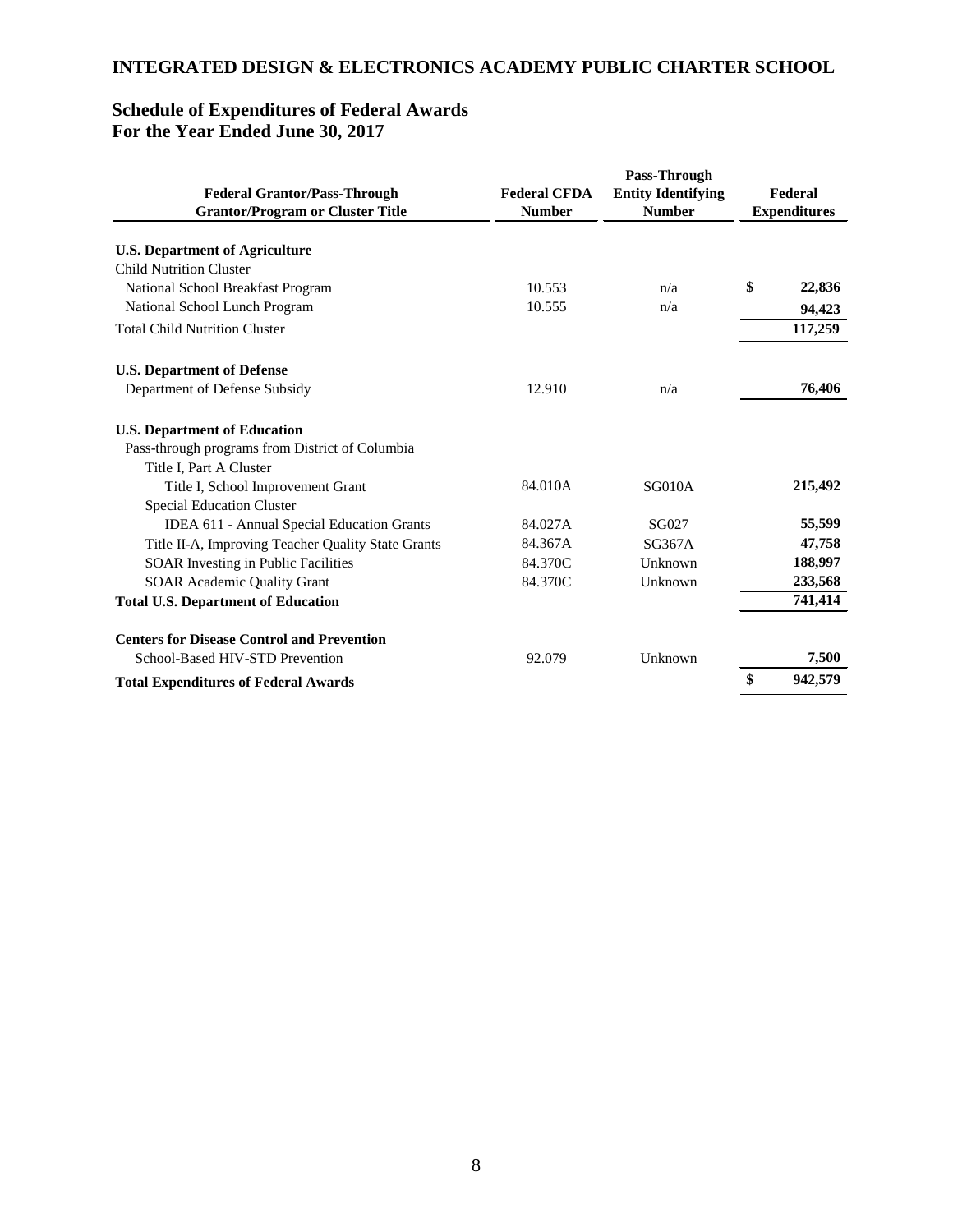#### **Notes to the Schedule of Expenditures of Federal Awards For the Year Ended June 30, 2017**

### **1. SUMMARY OF SIGNIFICANT ACCOUNTING POLICIES**

#### **Basis of Accounting**

All Federal grant operations of IDEA Public Charter School (IDEA) are included in the scope of Title 2 U.S. Code of Federal Regulations part 200, *Uniform Administration Requirement, Cost Principles, and Audit Requirements for Federal Awards* (the Single Audit). The Single Audit was performed in accordance with the provisions of the OMB Compliance Supplement (the Compliance Supplement). Compliance testing of all requirements, as described in the Compliance Supplement, was performed for the grant program noted below. This program represents Federal award programs for fiscal year 2017 cash and non-cash expenditures to ensure coverage of at least 40% of Federally granted funds. Actual coverage is approximately 45% of total cash and non-cash Federal award program expenditures.

Expenditures reported on the schedule of expenditures of Federal awards are reported on the accrual basis of accounting. Such expenditures are recognized following, as applicable, either the cost principles in OMB Circular A-122, *Cost Principles for Non-Profit Organizations*, or the cost principles contained in Title 2 U.S. Code of Federal Regulations Part 200, *Uniform Administrative Requirements, Cost Principles, and Audit Requirements for Federal Awards*, wherein certain types of expenditures are not allowable or are limited as to reimbursement. IDEA has elected not to use the 10-percent de minimis indirect cost rate as allowed under the Uniform Guidance.

|                                            |          | Federal             |
|--------------------------------------------|----------|---------------------|
| <b>Major Programs</b>                      | CFDA No. | <b>Expenditures</b> |
| <b>SOAR</b> Investing in Public Facilities | 84.370C  | 188,997             |
| <b>SOAR Academic Quality Grant</b>         | 84.370C  | 233,568             |
|                                            |          | 422,565             |

## **2. BASIS OF PRESENTATION**

The accompanying schedule of expenditures of Federal awards (the Schedule) includes the Federal award activity of IDEA under programs of the Federal government for the year ended June 30, 2017. The information in this Schedule is presented in accordance with the requirements of Title 2 U.S. Code of Federal Regulations Part 200, *Uniform Administrative Requirements, Cost Principles, and Audit Requirements for Federal Awards.* Because the schedule of expenditures of Federal awards presents only a selected portion of the operations of IDEA, it is not intended to and does not present the financial position, changes in net assets, or cash flows of IDEA.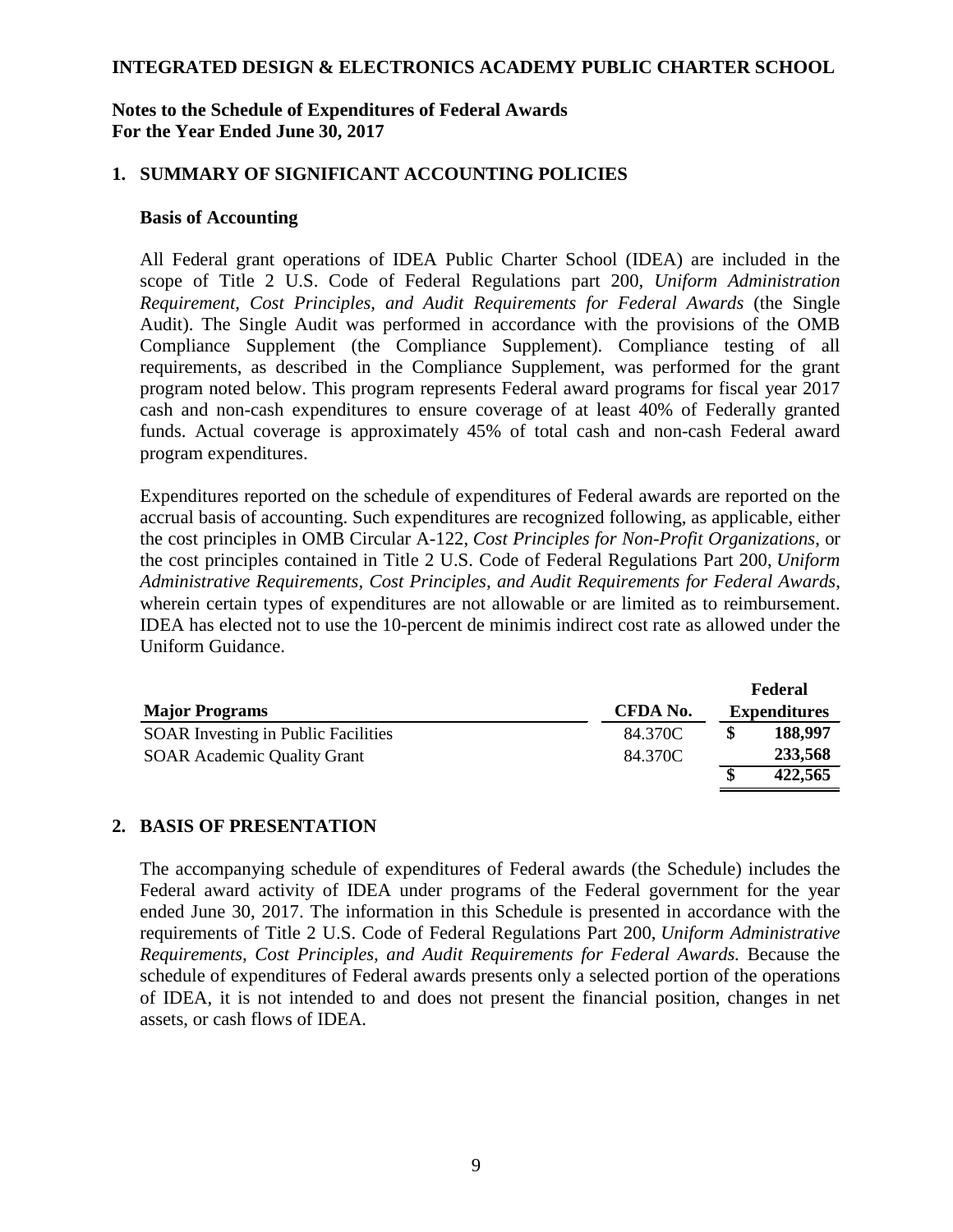### **Notes to the Schedule of Expenditures of Federal Awards For the Year Ended June 30, 2017**

### **3. RECONCILIATION FOR SCHEDULE OF EXPENDITURES OF FEDERAL AWARDS**

Total expenditure per the schedule of expenditures of Federal awards reconciles to the School's financial statements as follows:

| Revenue per the statement of activities and changes in net assets | 955.359   |
|-------------------------------------------------------------------|-----------|
| Adjustment to SOAR revenue in FY17 due to overtagging             | 104       |
| E-rate program                                                    | (20, 384) |
| <b>HIV/STD Program</b>                                            | 7.500     |
|                                                                   | 942.579   |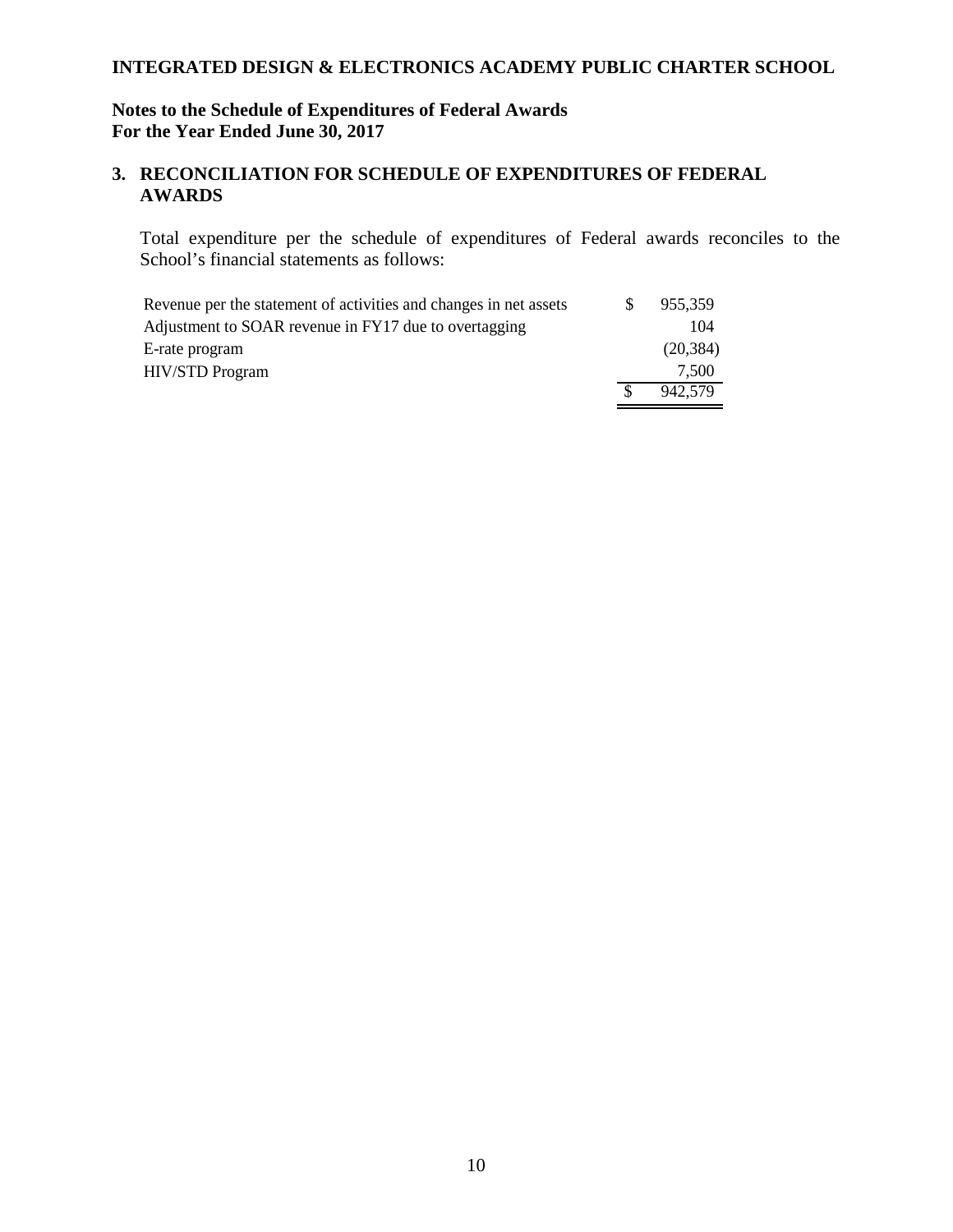## **Schedule of Findings and Questioned Costs For the Year Ended June 30, 2017**

## **Section I –Summary of Independent Public Accountants' Results**

## **Financial Statements**

| Type of Independent Public Accountants' Report issued        | Unmodified     |  |  |
|--------------------------------------------------------------|----------------|--|--|
| Internal control over financial reporting:                   |                |  |  |
| Material weakness(es) identified?                            | No             |  |  |
| Significant deficiency(ies) identified?                      | None Reported  |  |  |
| Noncompliance material to financial statements noted?        | N <sub>0</sub> |  |  |
| <b>Federal Awards</b>                                        |                |  |  |
| Type of Independent Public Accountants' Report issued        |                |  |  |
| on compliance for major programs                             | Unmodified     |  |  |
| Internal control over major programs:                        |                |  |  |
| Material weakness(es) identified?                            | N <sub>0</sub> |  |  |
| Significant deficiency(ies) identified?                      | None Reported  |  |  |
| Audit findings disclosed that are required to be reported in |                |  |  |
| accordance with Section 200.516 of Uniform Guidance?         | N <sub>0</sub> |  |  |
|                                                              |                |  |  |

## **Identification of Major Programs:**

|                                                                     |          | Federal             |                |
|---------------------------------------------------------------------|----------|---------------------|----------------|
| <b>Major Programs</b>                                               | CFDA No. | <b>Expenditures</b> |                |
| <b>SOAR</b> Investing in Public Facilities                          | 84.370C  | \$                  | 188,997        |
| <b>SOAR Academic Quality Grant</b>                                  | 84.370C  |                     | 233,568        |
|                                                                     |          | ₾                   | 422,565        |
| Threshold used to distinguish between type A and type B<br>programs |          | \$                  | 750,000        |
| Auditee qualified as low-risk auditee?                              |          |                     | N <sub>0</sub> |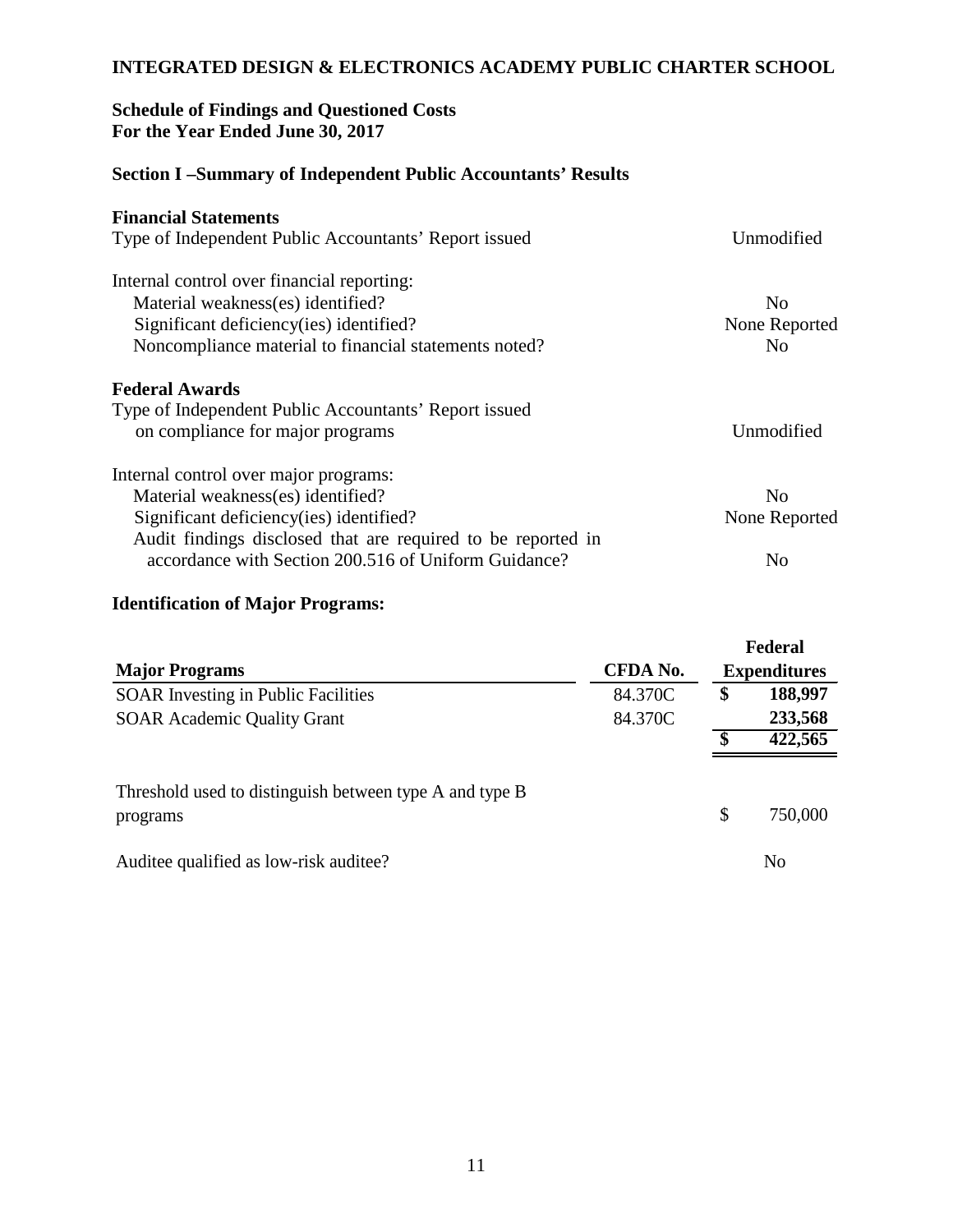## **Schedule of Findings and Questioned Costs For the Year Ended June 30, 2017**

## **Section II –Financial Statement Findings**

None noted.

## **Section III –Federal Award Findings**

None noted.